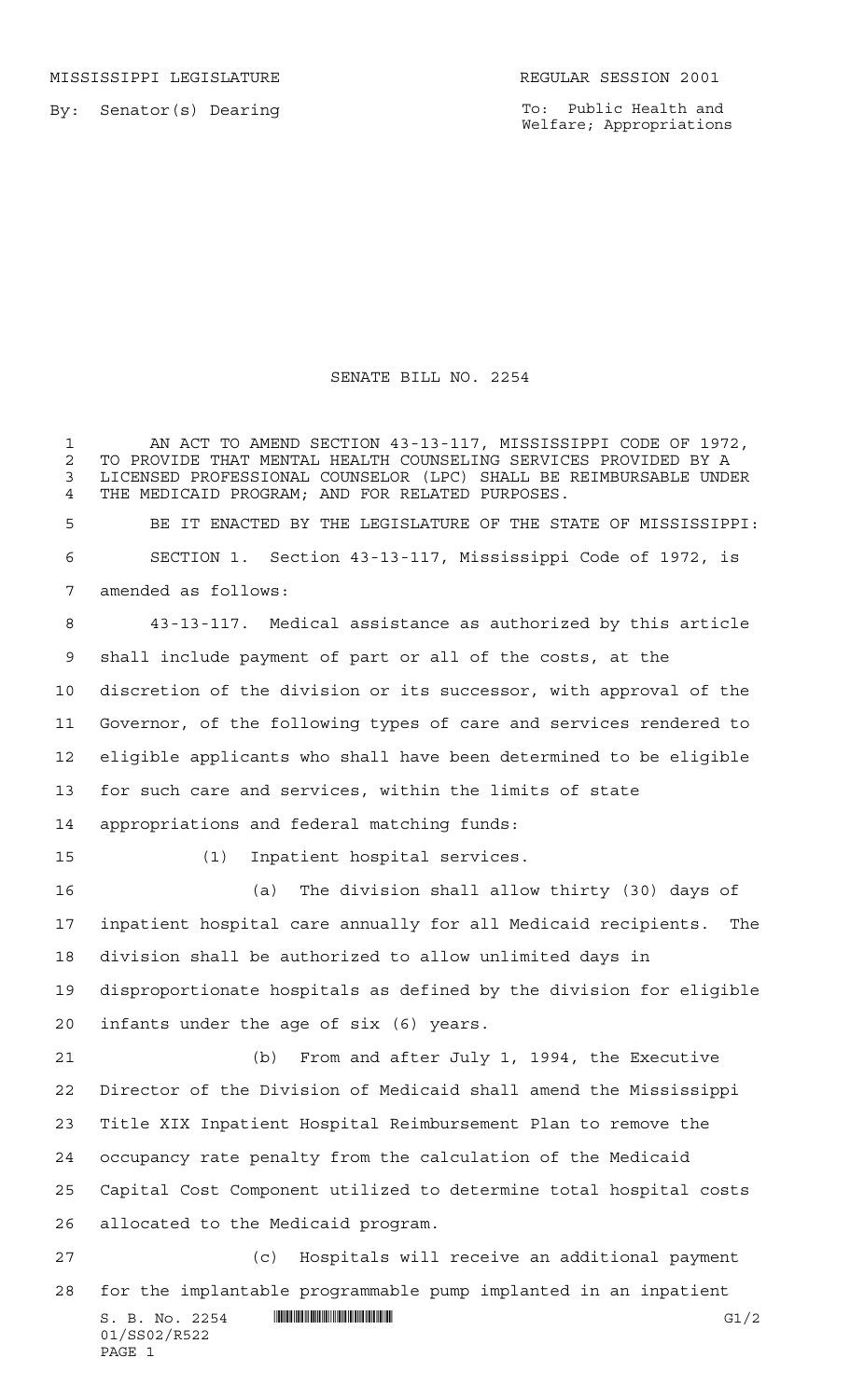basis. The payment pursuant to written invoice will be in addition to the facility's per diem reimbursement and will represent a reduction of costs on the facility's annual cost report, and shall not exceed Ten Thousand Dollars (\$10,000.00) per year per recipient. This paragraph (c) shall stand repealed on July 1, 2001.

 (2) Outpatient hospital services. Provided that where the same services are reimbursed as clinic services, the division may revise the rate or methodology of outpatient reimbursement to maintain consistency, efficiency, economy and quality of care. The division shall develop a Medicaid-specific cost-to-charge ratio calculation from data provided by hospitals to determine an allowable rate payment for outpatient hospital services, and shall submit a report thereon to the Medical Advisory Committee on or before December 1, 1999. The committee shall make a recommendation on the specific cost-to-charge reimbursement method for outpatient hospital services to the 2000 Regular Session of the Legislature.

(3) Laboratory and x-ray services.

(4) Nursing facility services.

 $S. B. No. 2254$  . Soc. 2254 (a) The division shall make full payment to nursing facilities for each day, not exceeding fifty-two (52) days per year, that a patient is absent from the facility on home leave. Payment may be made for the following home leave days in addition to the fifty-two-day limitation: Christmas, the day before Christmas, the day after Christmas, Thanksgiving, the day before Thanksgiving and the day after Thanksgiving. However, before payment may be made for more than eighteen (18) home leave days in a year for a patient, the patient must have written authorization from a physician stating that the patient is physically and mentally able to be away from the facility on home leave. Such authorization must be filed with the division before it will be effective and the authorization shall be effective for

01/SS02/R522 PAGE 2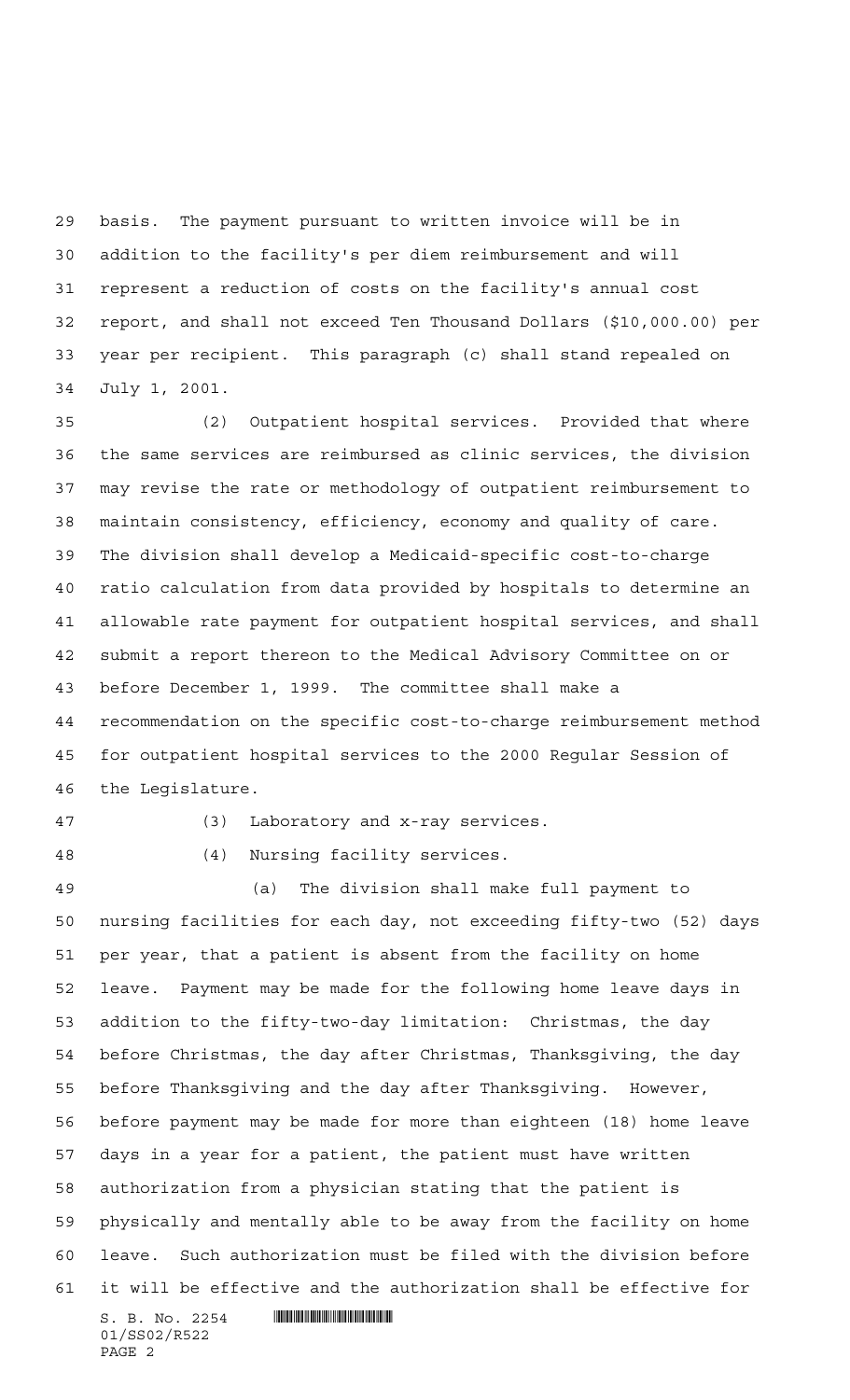three (3) months from the date it is received by the division, unless it is revoked earlier by the physician because of a change in the condition of the patient.

 (b) From and after July 1, 1997, the division shall implement the integrated case-mix payment and quality monitoring system, which includes the fair rental system for property costs and in which recapture of depreciation is eliminated. The division may reduce the payment for hospital leave and therapeutic home leave days to the lower of the case-mix category as computed for the resident on leave using the assessment being utilized for payment at that point in time, or a case-mix score of 1.000 for nursing facilities, and shall compute case-mix scores of residents so that only services provided at the nursing facility are considered in calculating a facility's per diem. The division is authorized to limit allowable management fees and home office costs to either three percent (3%), five percent (5%) or seven percent (7%) of other allowable costs, including allowable therapy costs and property costs, based on the types of management services provided, as follows:

 A maximum of up to three percent (3%) shall be allowed where centralized managerial and administrative services are provided by the management company or home office.

 A maximum of up to five percent (5%) shall be allowed where centralized managerial and administrative services and limited professional and consultant services are provided.

87 A maximum of up to seven percent (7%) shall be allowed where a full spectrum of centralized managerial services, administrative services, professional services and consultant services are provided.

 (c) From and after July 1, 1997, all state-owned nursing facilities shall be reimbursed on a full reasonable cost basis.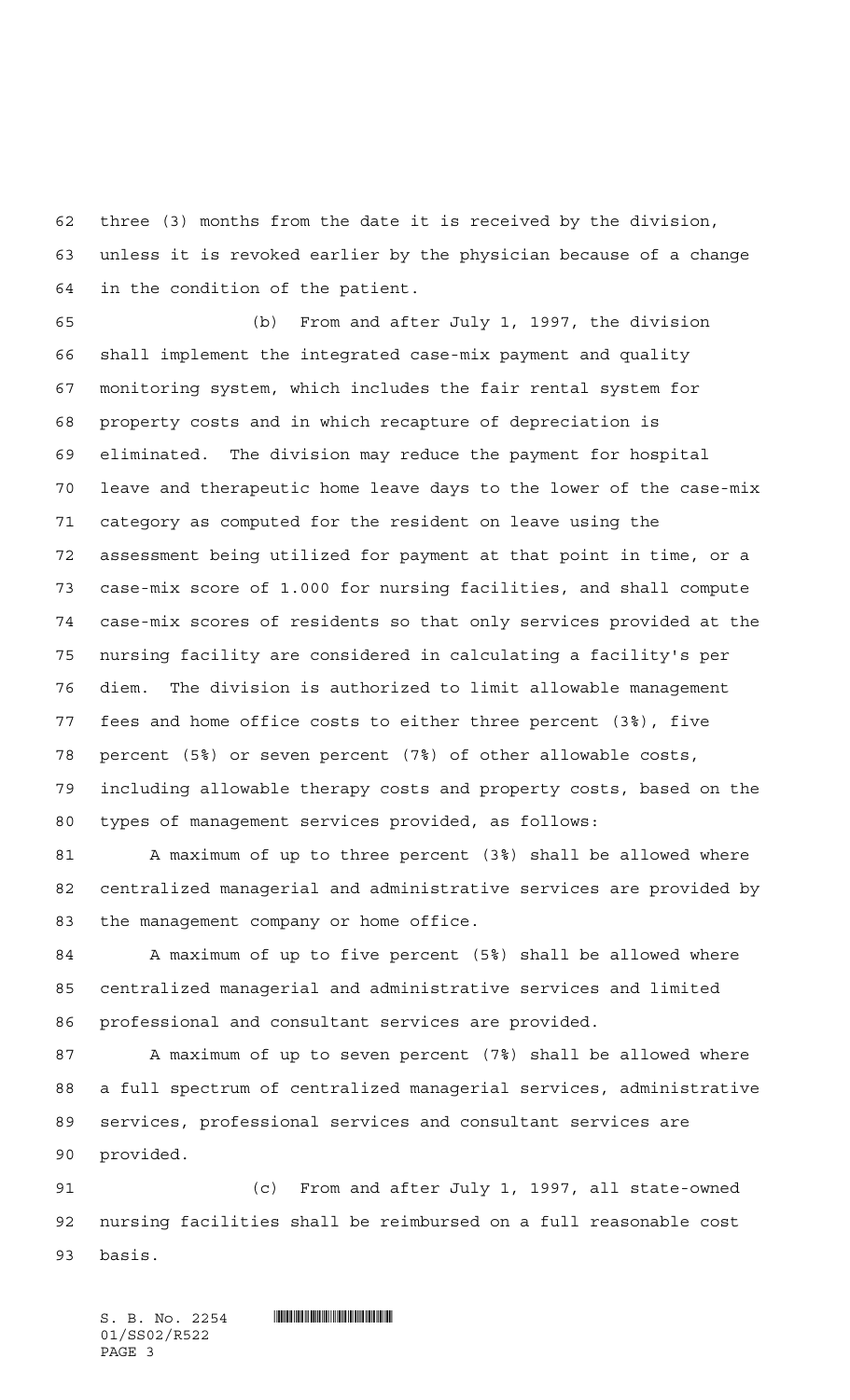(d) When a facility of a category that does not require a certificate of need for construction and that could not be eligible for Medicaid reimbursement is constructed to nursing facility specifications for licensure and certification, and the facility is subsequently converted to a nursing facility pursuant to a certificate of need that authorizes conversion only and the applicant for the certificate of need was assessed an application review fee based on capital expenditures incurred in constructing the facility, the division shall allow reimbursement for capital expenditures necessary for construction of the facility that were incurred within the twenty-four (24) consecutive calendar months immediately preceding the date that the certificate of need authorizing such conversion was issued, to the same extent that reimbursement would be allowed for construction of a new nursing facility pursuant to a certificate of need that authorizes such construction. The reimbursement authorized in this subparagraph (d) may be made only to facilities the construction of which was completed after June 30, 1989. Before the division shall be authorized to make the reimbursement authorized in this subparagraph (d), the division first must have received approval from the Health Care Financing Administration of the United States Department of Health and Human Services of the change in the state Medicaid plan providing for such reimbursement.

 $S. B. No. 2254$  . Soc. 2254 (e) The division shall develop and implement, not later than January 1, 2001, a case-mix payment add-on determined by time studies and other valid statistical data which will reimburse a nursing facility for the additional cost of caring for a resident who has a diagnosis of Alzheimer's or other related dementia and exhibits symptoms that require special care. Any such case-mix add-on payment shall be supported by a determination of additional cost. The division shall also develop and implement as part of the fair rental reimbursement system for nursing facility beds, an Alzheimer's resident bed depreciation enhanced

01/SS02/R522 PAGE 4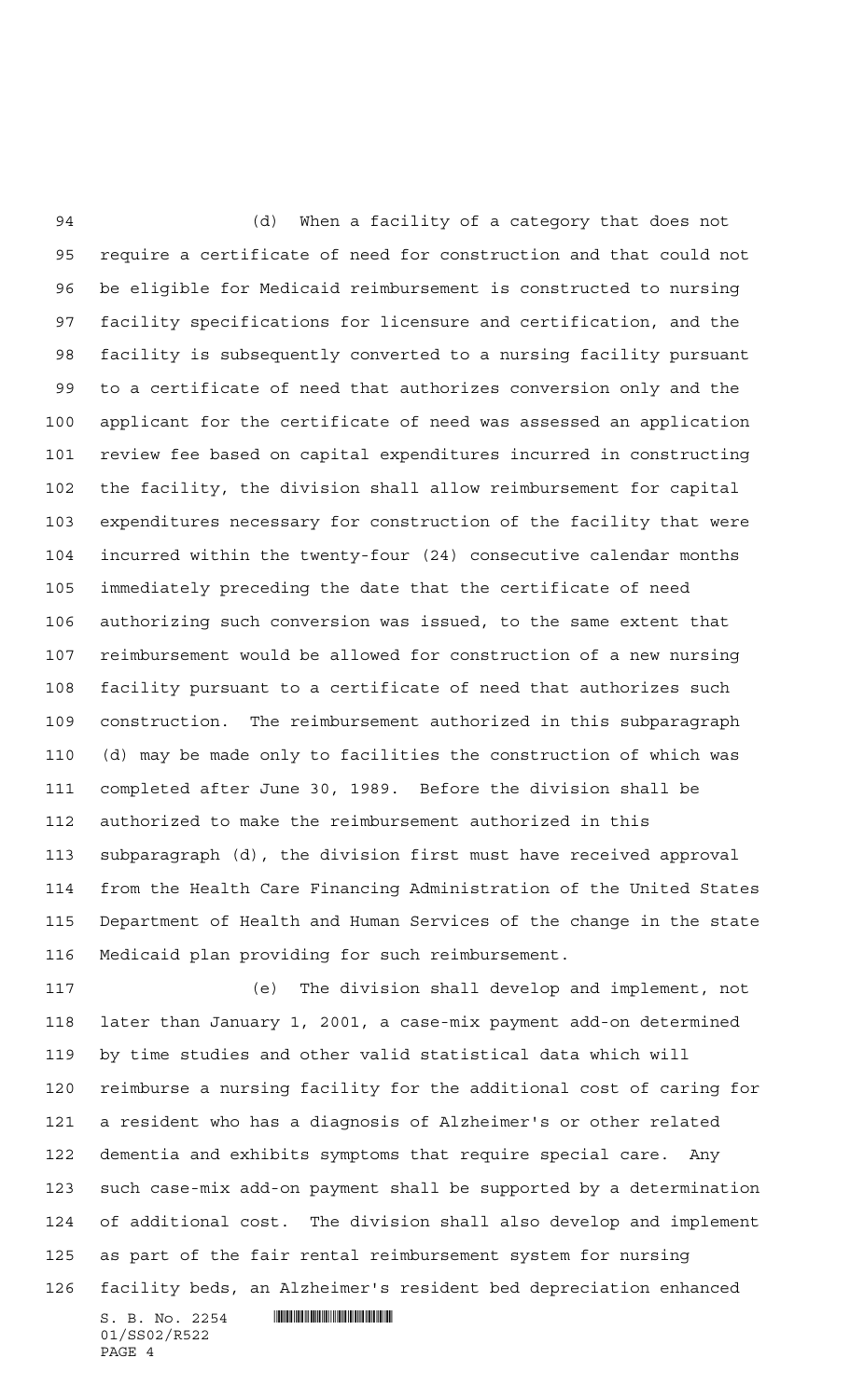reimbursement system which will provide an incentive to encourage nursing facilities to convert or construct beds for residents with Alzheimer's or other related dementia.

 (f) The Division of Medicaid shall develop and implement a referral process for long-term care alternatives for Medicaid beneficiaries and applicants. No Medicaid beneficiary shall be admitted to a Medicaid-certified nursing facility unless a licensed physician certifies that nursing facility care is appropriate for that person on a standardized form to be prepared and provided to nursing facilities by the Division of Medicaid. The physician shall forward a copy of that certification to the Division of Medicaid within twenty-four (24) hours after it is signed by the physician. Any physician who fails to forward the certification to the Division of Medicaid within the time period specified in this paragraph shall be ineligible for Medicaid reimbursement for any physician's services performed for the applicant. The Division of Medicaid shall determine, through an assessment of the applicant conducted within two (2) business days after receipt of the physician's certification, whether the applicant also could live appropriately and cost-effectively at home or in some other community-based setting if home- or community-based services were available to the applicant. The time limitation prescribed in this paragraph shall be waived in cases of emergency. If the Division of Medicaid determines that a home- or other community-based setting is appropriate and cost-effective, the division shall:

 (i) Advise the applicant or the applicant's legal representative that a home- or other community-based setting is appropriate;

 (ii) Provide a proposed care plan and inform the applicant or the applicant's legal representative regarding the degree to which the services in the care plan are available in

 $S. B. No. 2254$  . Suppose the set of  $S. B. N \circ A. 2254$ 01/SS02/R522 PAGE 5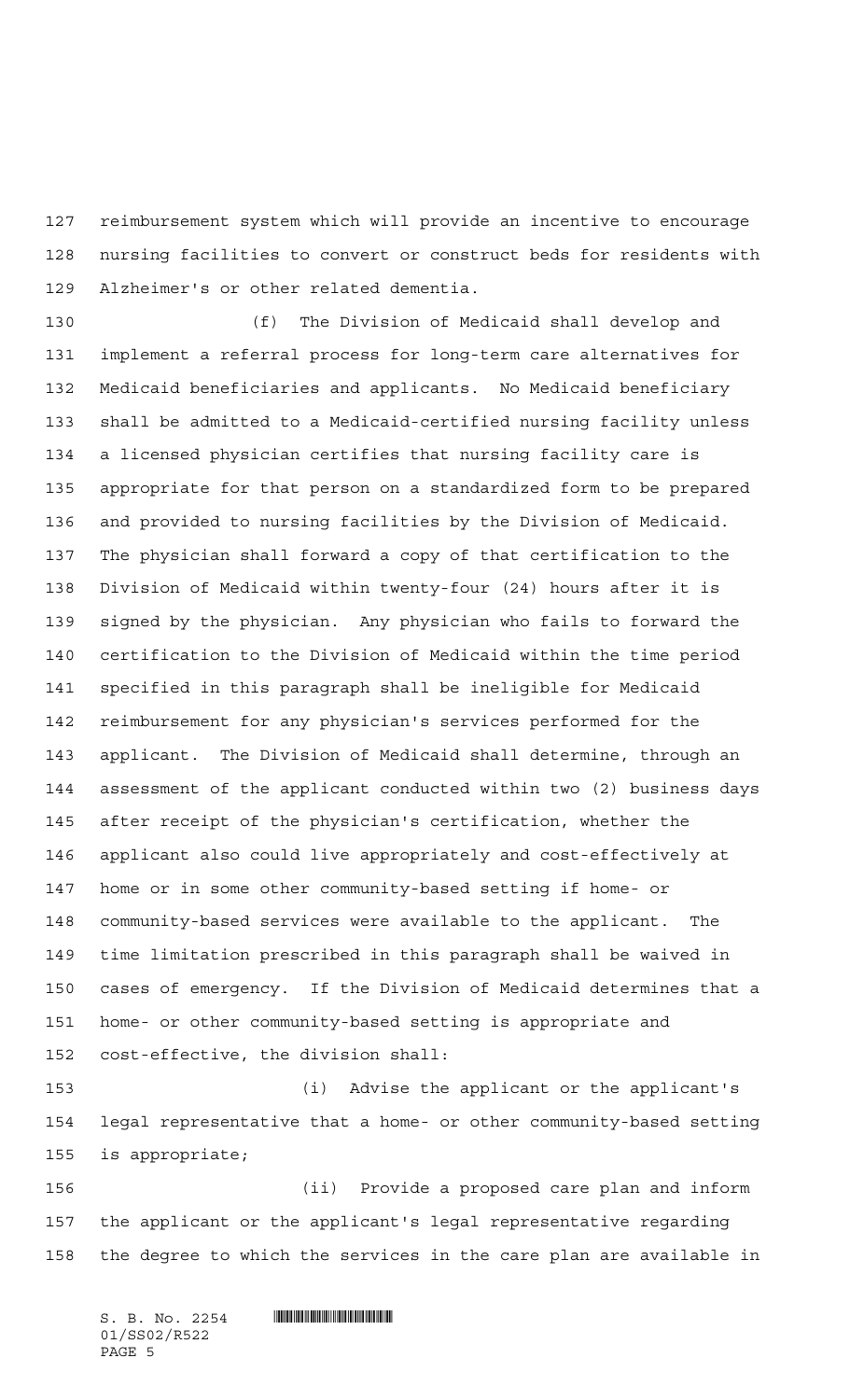a home- or in other community-based setting rather than nursing facility care; and

 (iii) Explain that such plan and services are available only if the applicant or the applicant's legal representative chooses a home- or community-based alternative to nursing facility care, and that the applicant is free to choose nursing facility care.

 The Division of Medicaid may provide the services described in this paragraph (f) directly or through contract with case managers from the local Area Agencies on Aging, and shall coordinate long-term care alternatives to avoid duplication with hospital discharge planning procedures.

 Placement in a nursing facility may not be denied by the division if home- or community-based services that would be more appropriate than nursing facility care are not actually available, or if the applicant chooses not to receive the appropriate home-or community-based services.

 The division shall provide an opportunity for a fair hearing under federal regulations to any applicant who is not given the choice of home- or community-based services as an alternative to institutional care.

 The division shall make full payment for long-term care alternative services.

 The division shall apply for necessary federal waivers to assure that additional services providing alternatives to nursing facility care are made available to applicants for nursing facility care.

 (5) Periodic screening and diagnostic services for individuals under age twenty-one (21) years as are needed to identify physical and mental defects and to provide health care treatment and other measures designed to correct or ameliorate defects and physical and mental illness and conditions discovered by the screening services regardless of whether these services are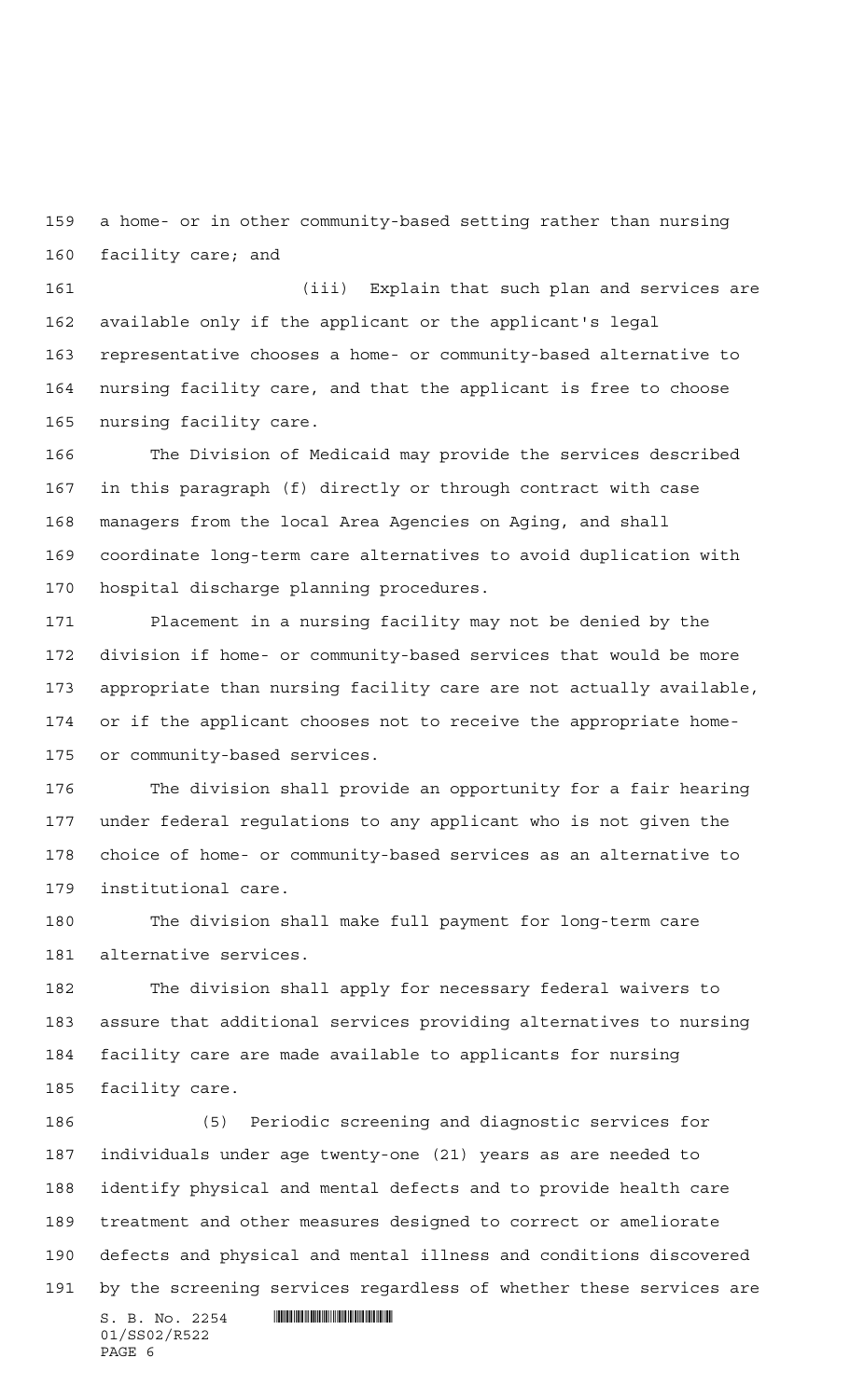included in the state plan. The division may include in its periodic screening and diagnostic program those discretionary services authorized under the federal regulations adopted to implement Title XIX of the federal Social Security Act, as amended. The division, in obtaining physical therapy services, occupational therapy services, and services for individuals with speech, hearing and language disorders, may enter into a cooperative agreement with the State Department of Education for the provision of such services to handicapped students by public school districts using state funds which are provided from the appropriation to the Department of Education to obtain federal matching funds through the division. The division, in obtaining medical and psychological evaluations for children in the custody of the State Department of Human Services may enter into a cooperative agreement with the State Department of Human Services for the provision of such services using state funds which are provided from the appropriation to the Department of Human Services to obtain federal matching funds through the division.

 On July 1, 1993, all fees for periodic screening and diagnostic services under this paragraph (5) shall be increased by twenty-five percent (25%) of the reimbursement rate in effect on June 30, 1993.

 (6) Physician's services. All fees for physicians' services that are covered only by Medicaid shall be reimbursed at ninety percent (90%) of the rate established on January 1, 1999, and as adjusted each January thereafter, under Medicare (Title XVIII of the Social Security Act, as amended), and which shall in no event be less than seventy percent (70%) of the rate established on January 1, 1994. All fees for physicians' services that are covered by both Medicare and Medicaid shall be reimbursed at ten percent (10%) of the adjusted Medicare payment established on January 1, 1999, and as adjusted each January thereafter, under Medicare (Title XVIII of the Social Security Act, as amended), and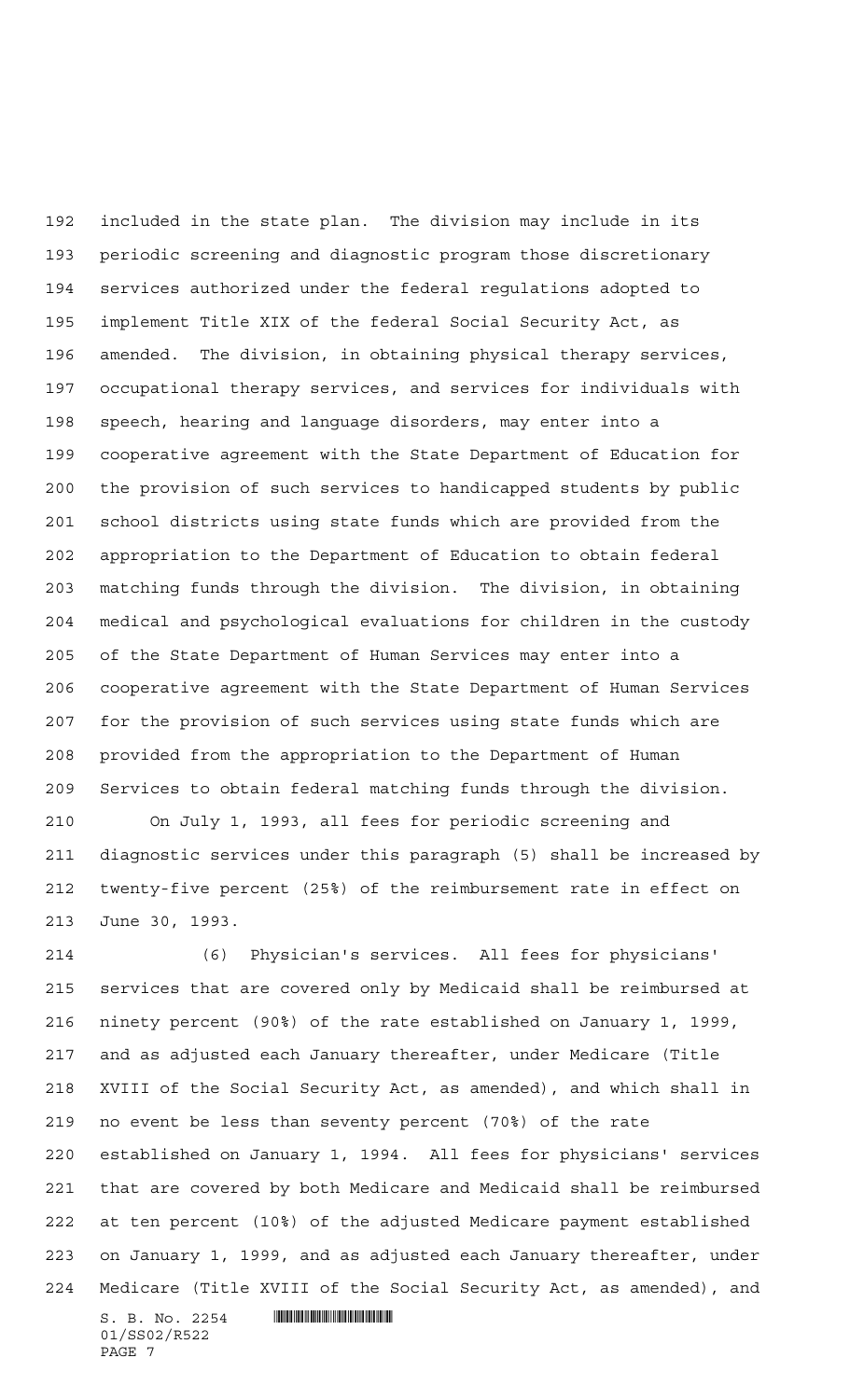which shall in no event be less than seven percent (7%) of the adjusted Medicare payment established on January 1, 1994.

 (7) (a) Home health services for eligible persons, not to exceed in cost the prevailing cost of nursing facility services, not to exceed sixty (60) visits per year.

(b) Repealed.

 (8) Emergency medical transportation services. On January 1, 1994, emergency medical transportation services shall be reimbursed at seventy percent (70%) of the rate established under Medicare (Title XVIII of the Social Security Act, as amended). "Emergency medical transportation services" shall mean, but shall not be limited to, the following services by a properly permitted ambulance operated by a properly licensed provider in accordance with the Emergency Medical Services Act of 1974 (Section 41-59-1 et seq.): (i) basic life support, (ii) advanced life support, (iii) mileage, (iv) oxygen, (v) intravenous fluids, (vi) disposable supplies, (vii) similar services.

 (9) Legend and other drugs as may be determined by the division. The division may implement a program of prior approval for drugs to the extent permitted by law. Payment by the division for covered multiple source drugs shall be limited to the lower of the upper limits established and published by the Health Care Financing Administration (HCFA) plus a dispensing fee of Four Dollars and Ninety-one Cents (\$4.91), or the estimated acquisition cost (EAC) as determined by the division plus a dispensing fee of Four Dollars and Ninety-one Cents (\$4.91), or the providers' usual and customary charge to the general public. The division shall allow five (5) prescriptions per month for noninstitutionalized Medicaid recipients; however, exceptions for up to ten (10) prescriptions per month shall be allowed, with the approval of the director.

 Payment for other covered drugs, other than multiple source drugs with HCFA upper limits, shall not exceed the lower of the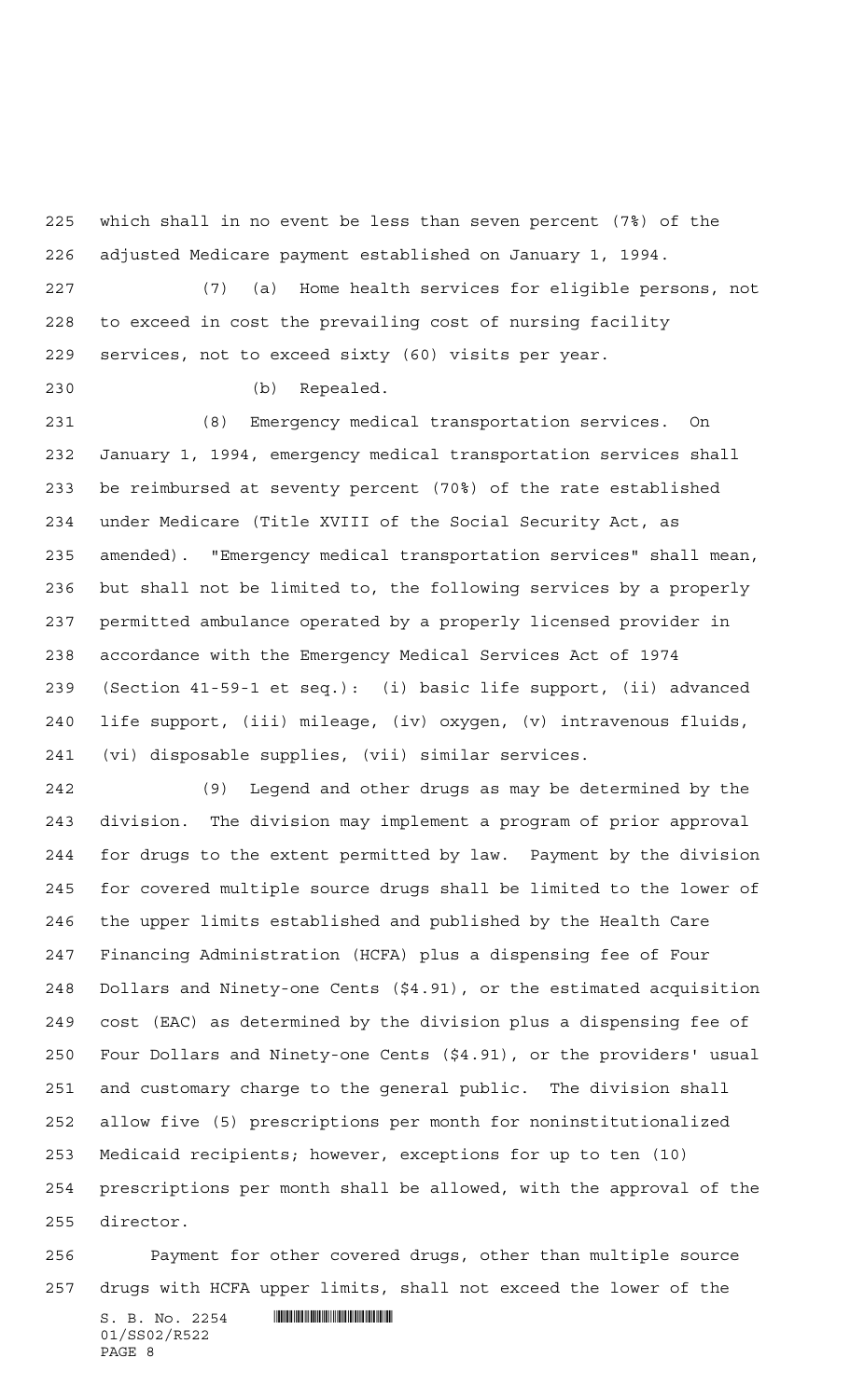estimated acquisition cost as determined by the division plus a dispensing fee of Four Dollars and Ninety-one Cents (\$4.91) or the providers' usual and customary charge to the general public.

 Payment for nonlegend or over-the-counter drugs covered on the division's formulary shall be reimbursed at the lower of the division's estimated shelf price or the providers' usual and customary charge to the general public. No dispensing fee shall be paid.

 The division shall develop and implement a program of payment for additional pharmacist services, with payment to be based on demonstrated savings, but in no case shall the total payment exceed twice the amount of the dispensing fee.

 As used in this paragraph (9), "estimated acquisition cost" means the division's best estimate of what price providers generally are paying for a drug in the package size that providers buy most frequently. Product selection shall be made in compliance with existing state law; however, the division may reimburse as if the prescription had been filled under the generic name. The division may provide otherwise in the case of specified drugs when the consensus of competent medical advice is that trademarked drugs are substantially more effective.

 (10) Dental care that is an adjunct to treatment of an acute medical or surgical condition; services of oral surgeons and dentists in connection with surgery related to the jaw or any structure contiguous to the jaw or the reduction of any fracture of the jaw or any facial bone; and emergency dental extractions and treatment related thereto. On July 1, 1999, all fees for dental care and surgery under authority of this paragraph (10) shall be increased to one hundred sixty percent (160%) of the amount of the reimbursement rate that was in effect on June 30, 1999. It is the intent of the Legislature to encourage more dentists to participate in the Medicaid program.

01/SS02/R522 PAGE 9

 $S. B. No. 2254$  . Suppose the set of  $S. B. N \circ A. 2254$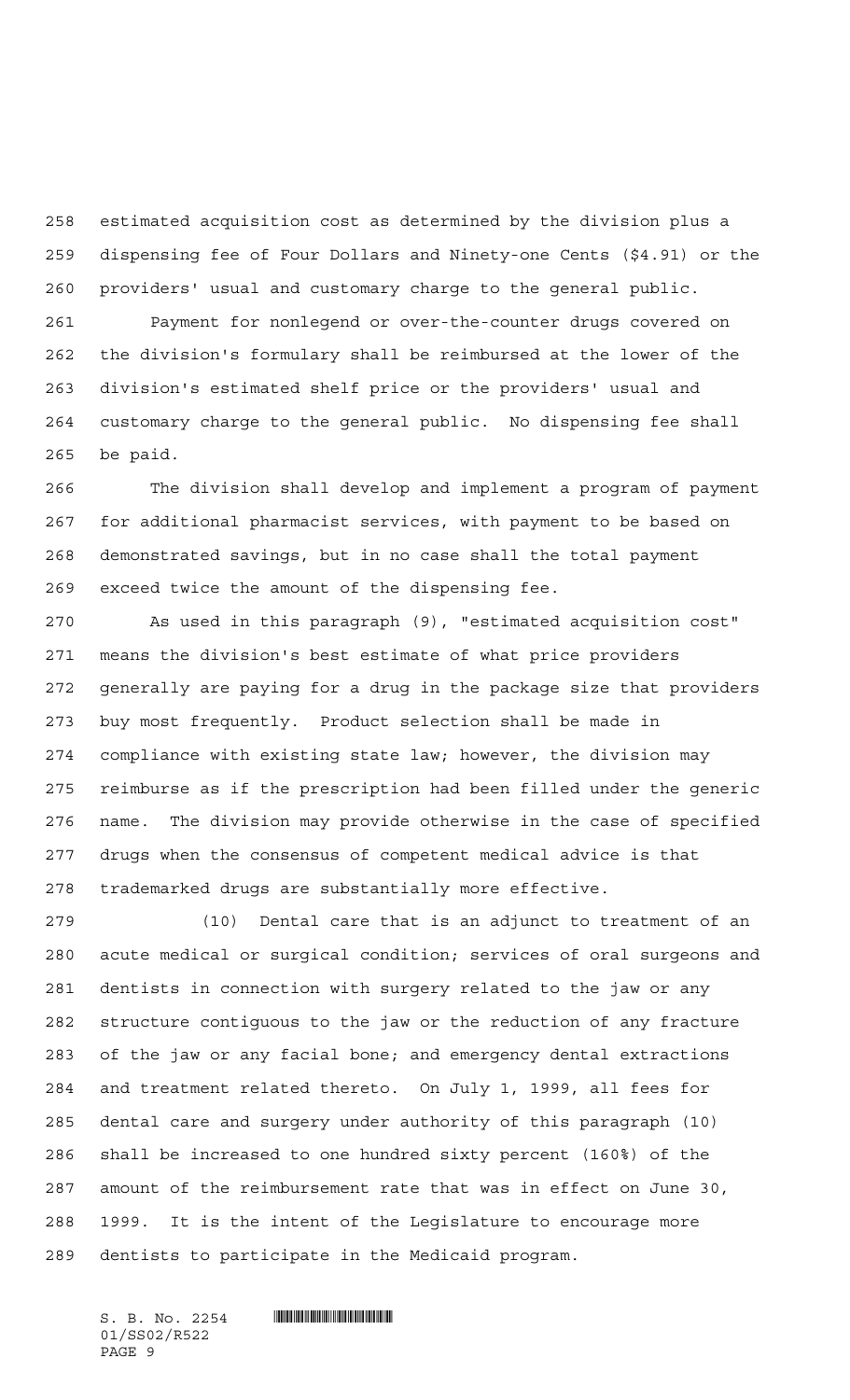(11) Eyeglasses necessitated by reason of eye surgery, and as prescribed by a physician skilled in diseases of the eye or an optometrist, whichever the patient may select, or one (1) pair every three (3) years as prescribed by a physician or an optometrist, whichever the patient may select.

(12) Intermediate care facility services.

 (a) The division shall make full payment to all intermediate care facilities for the mentally retarded for each day, not exceeding eighty-four (84) days per year, that a patient is absent from the facility on home leave. Payment may be made for the following home leave days in addition to the eighty-four-day limitation: Christmas, the day before Christmas, the day after Christmas, Thanksgiving, the day before Thanksgiving and the day after Thanksgiving. However, before payment may be made for more than eighteen (18) home leave days in a year for a patient, the patient must have written authorization from a physician stating that the patient is physically and mentally able to be away from the facility on home leave. Such authorization must be filed with the division before it will be effective, and the authorization shall be effective for three (3) months from the date it is received by the division, unless it is revoked earlier by the physician because of a change in the condition of the patient.

 (b) All state-owned intermediate care facilities for the mentally retarded shall be reimbursed on a full reasonable cost basis.

 (c) The division is authorized to limit allowable management fees and home office costs to either three percent (3%), five percent (5%) or seven percent (7%) of other allowable costs, including allowable therapy costs and property costs, based on the types of management services provided, as follows:

01/SS02/R522 PAGE 10

 $S. B. No. 2254$  . So  $S. 2254$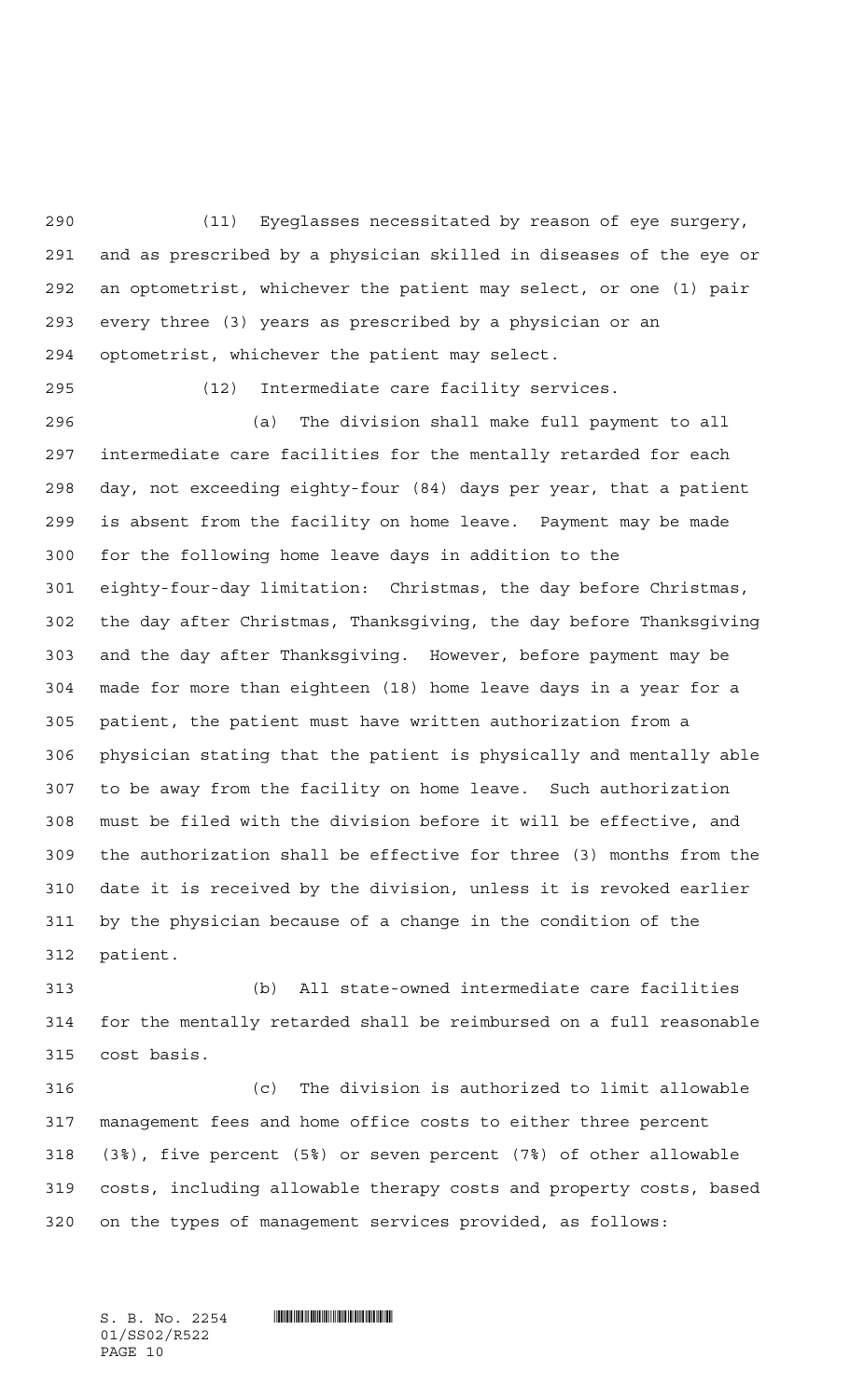A maximum of up to three percent (3%) shall be allowed where centralized managerial and administrative services are provided by the management company or home office.

 A maximum of up to five percent (5%) shall be allowed where centralized managerial and administrative services and limited professional and consultant services are provided.

 A maximum of up to seven percent (7%) shall be allowed where a full spectrum of centralized managerial services, administrative services, professional services and consultant services are provided.

 (13) Family planning services, including drugs, supplies and devices, when such services are under the supervision of a physician.

 $S. B. No. 2254$  . Soc. 2254 (14) Clinic services. Such diagnostic, preventive, therapeutic, rehabilitative or palliative services furnished to an outpatient by or under the supervision of a physician or dentist in a facility which is not a part of a hospital but which is organized and operated to provide medical care to outpatients. Clinic services shall include any services reimbursed as outpatient hospital services which may be rendered in such a facility, including those that become so after July 1, 1991. On July 1, 1999, all fees for physicians' services reimbursed under authority of this paragraph (14) shall be reimbursed at ninety percent (90%) of the rate established on January 1, 1999, and as adjusted each January thereafter, under Medicare (Title XVIII of the Social Security Act, as amended), and which shall in no event be less than seventy percent (70%) of the rate established on January 1, 1994. All fees for physicians' services that are covered by both Medicare and Medicaid shall be reimbursed at ten percent (10%) of the adjusted Medicare payment established on January 1, 1999, and as adjusted each January thereafter, under Medicare (Title XVIII of the Social Security Act, as amended), and which shall in no event be less than seven percent (7%) of the

01/SS02/R522 PAGE 11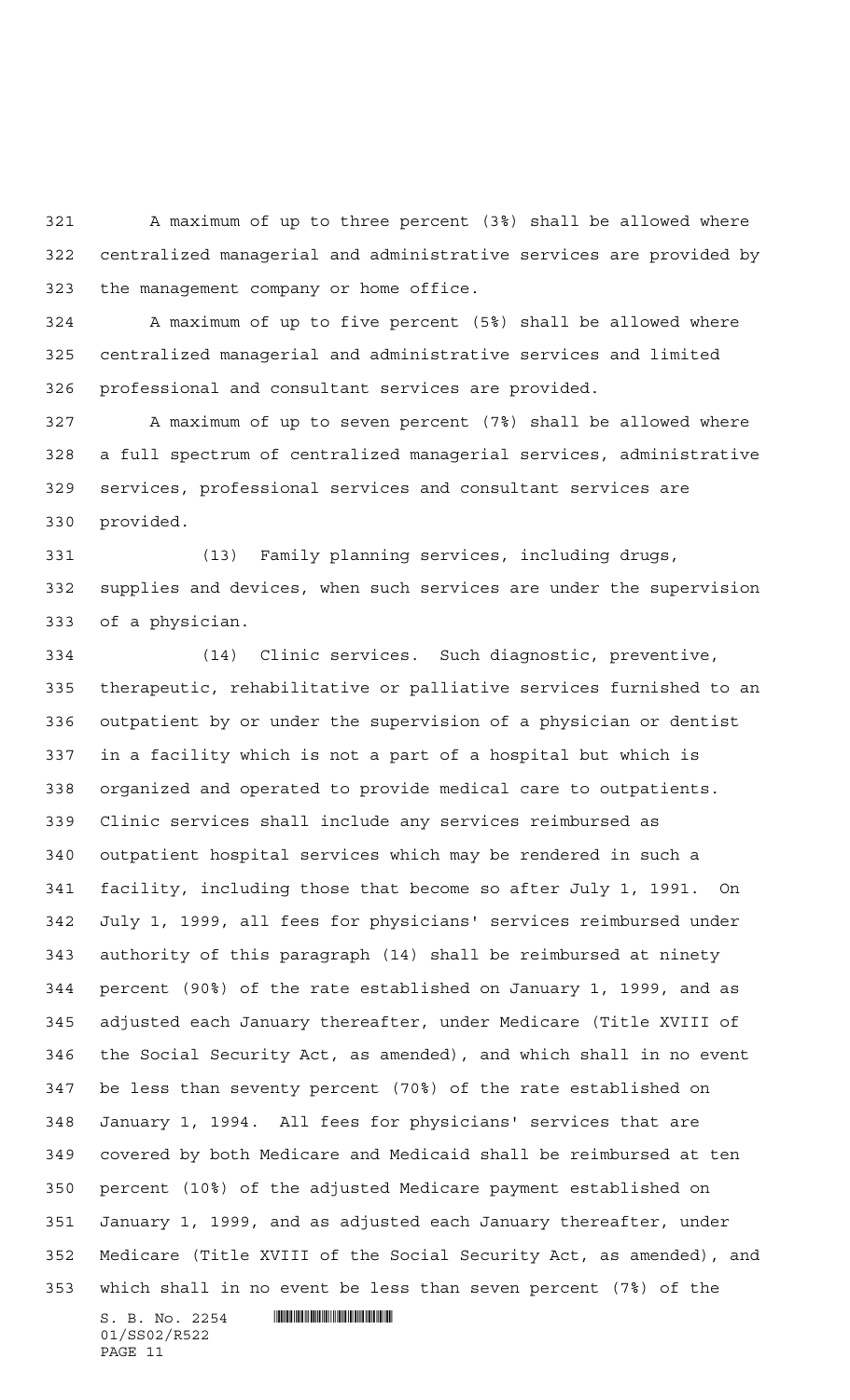adjusted Medicare payment established on January 1, 1994. On July 1, 1999, all fees for dentists' services reimbursed under authority of this paragraph (14) shall be increased to one hundred sixty percent (160%) of the amount of the reimbursement rate that was in effect on June 30, 1999.

 (15) Home- and community-based services, as provided under Title XIX of the federal Social Security Act, as amended, under waivers, subject to the availability of funds specifically appropriated therefor by the Legislature. Payment for such services shall be limited to individuals who would be eligible for and would otherwise require the level of care provided in a nursing facility. The home- and community-based services authorized under this paragraph shall be expanded over a five-year period beginning July 1, 1999. The division shall certify case management agencies to provide case management services and provide for home- and community-based services for eligible individuals under this paragraph. The home- and community-based services under this paragraph and the activities performed by certified case management agencies under this paragraph shall be funded using state funds that are provided from the appropriation to the Division of Medicaid and used to match federal funds.

 (16) Mental health services. Approved therapeutic and case management services provided by (a) an approved regional mental health/retardation center established under Sections 41-19-31 through 41-19-39, or by another community mental health service provider meeting the requirements of the Department of Mental Health to be an approved mental health/retardation center if determined necessary by the Department of Mental Health, using state funds which are provided from the appropriation to the State Department of Mental Health and used to match federal funds under a cooperative agreement between the division and the department, or (b) a facility which is certified by the State Department of Mental Health to provide therapeutic and case management services,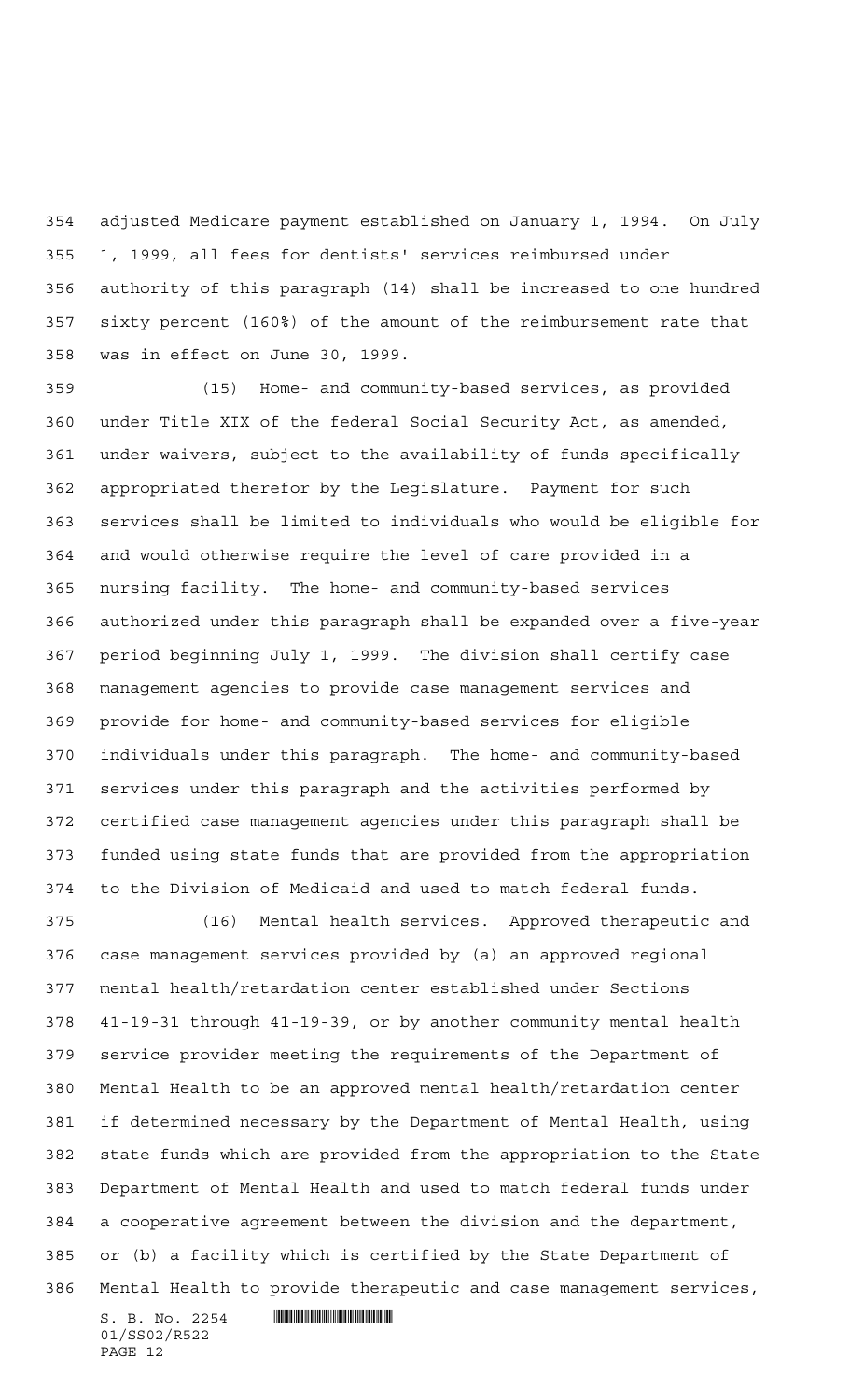to be reimbursed on a fee for service basis. Any such services provided by a facility described in paragraph (b) must have the prior approval of the division to be reimbursable under this section. After June 30, 1997, mental health services provided by regional mental health/retardation centers established under Sections 41-19-31 through 41-19-39, or by hospitals as defined in Section 41-9-3(a) and/or their subsidiaries and divisions, or by psychiatric residential treatment facilities as defined in Section 43-11-1, or by another community mental health service provider meeting the requirements of the Department of Mental Health to be an approved mental health/retardation center if determined necessary by the Department of Mental Health, shall not be included in or provided under any capitated managed care pilot program provided for under paragraph (24) of this section. From and after July 1, 2000, the division is authorized to contract with a 134-bed specialty hospital located on Highway 39 North in Lauderdale County for the use of not more than sixty (60) beds at the facility to provide mental health services for children and adolescents and for crisis intervention services for emotionally disturbed children with behavioral problems, with priority to be given to children in the custody of the Department of Human Services who are, or otherwise will be, receiving such services out-of-state.

 (17) Durable medical equipment services and medical supplies. The Division of Medicaid may require durable medical equipment providers to obtain a surety bond in the amount and to the specifications as established by the Balanced Budget Act of 1997.

 (18) Notwithstanding any other provision of this section to the contrary, the division shall make additional reimbursement to hospitals which serve a disproportionate share of low-income patients and which meet the federal requirements for such payments as provided in Section 1923 of the federal Social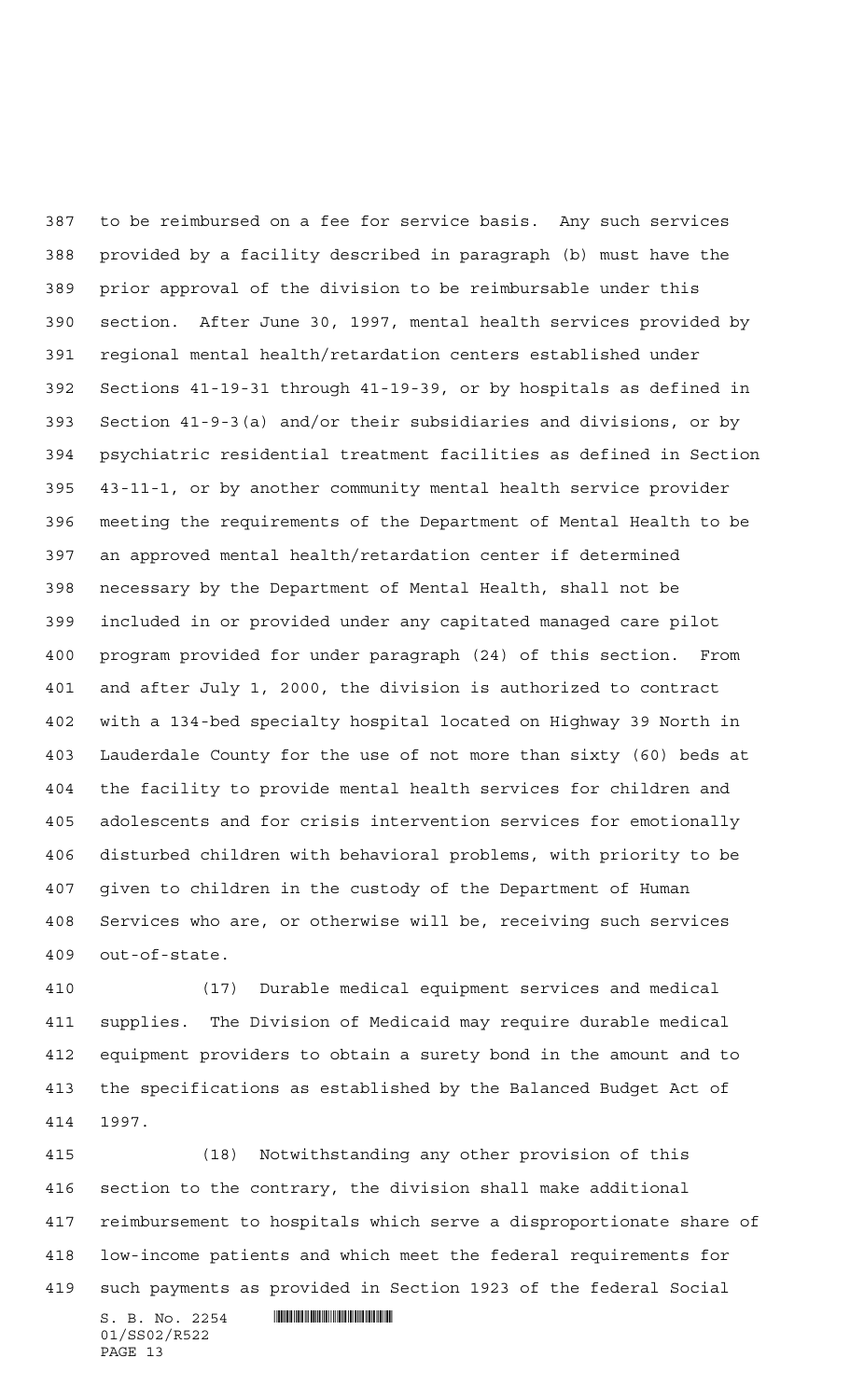Security Act and any applicable regulations. However, from and after January 1, 2000, no public hospital shall participate in the Medicaid disproportionate share program unless the public hospital participates in an intergovernmental transfer program as provided in Section 1903 of the federal Social Security Act and any applicable regulations. Administration and support for participating hospitals shall be provided by the Mississippi Hospital Association.

 (19) (a) Perinatal risk management services. The division shall promulgate regulations to be effective from and after October 1, 1988, to establish a comprehensive perinatal system for risk assessment of all pregnant and infant Medicaid recipients and for management, education and follow-up for those who are determined to be at risk. Services to be performed include case management, nutrition assessment/counseling, psychosocial assessment/counseling and health education. The division shall set reimbursement rates for providers in conjunction with the State Department of Health.

 (b) Early intervention system services. The division shall cooperate with the State Department of Health, acting as lead agency, in the development and implementation of a statewide system of delivery of early intervention services, pursuant to Part H of the Individuals with Disabilities Education Act (IDEA). The State Department of Health shall certify annually in writing to the director of the division the dollar amount of state early intervention funds available which shall be utilized as a certified match for Medicaid matching funds. Those funds then shall be used to provide expanded targeted case management services for Medicaid eligible children with special needs who are eligible for the state's early intervention system.

 Qualifications for persons providing service coordination shall be determined by the State Department of Health and the Division of

Medicaid.

01/SS02/R522 PAGE 14

 $S. B. No. 2254$  . Soc. 2254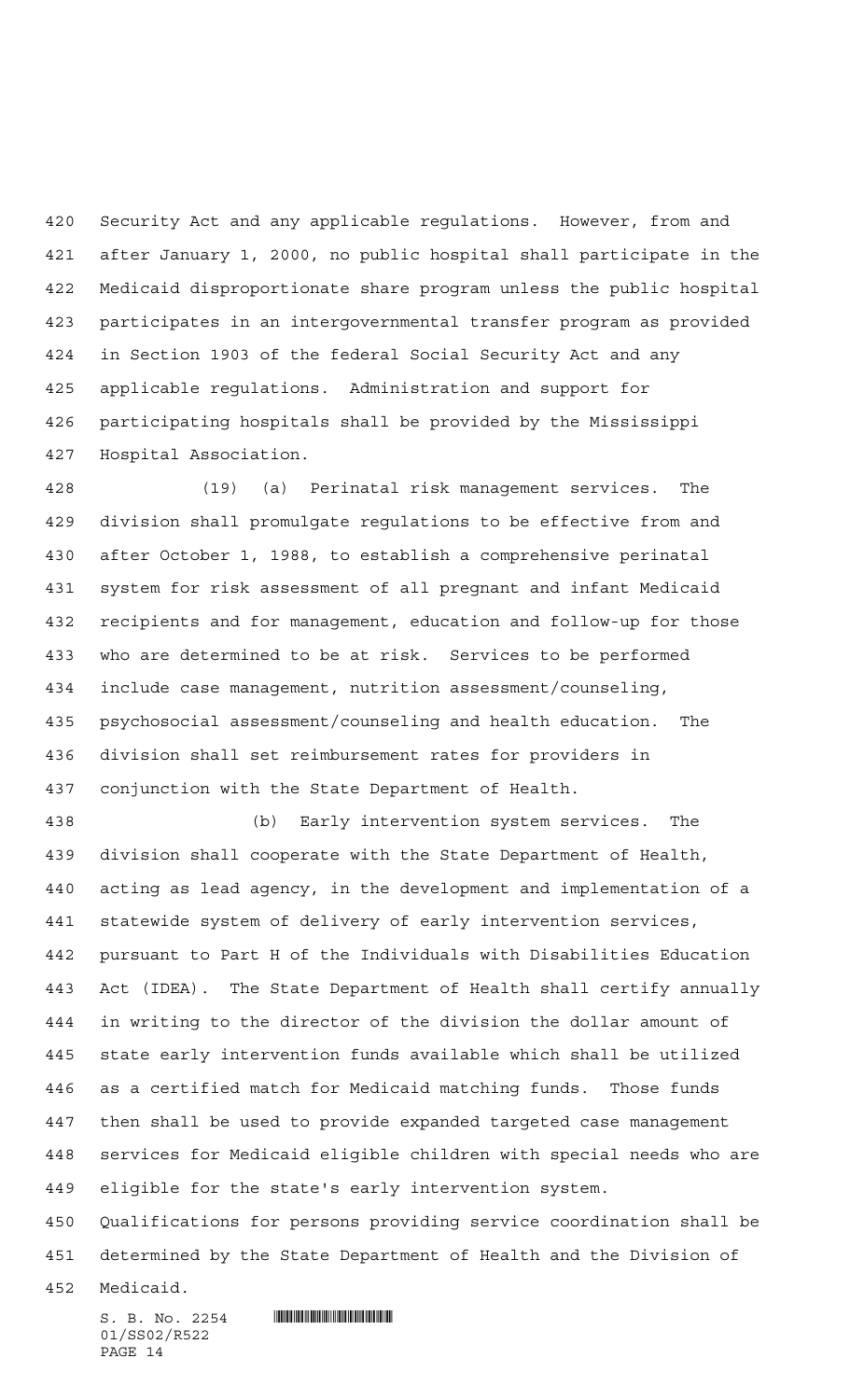(20) Home- and community-based services for physically disabled approved services as allowed by a waiver from the United States Department of Health and Human Services for home- and community-based services for physically disabled people using state funds which are provided from the appropriation to the State Department of Rehabilitation Services and used to match federal funds under a cooperative agreement between the division and the department, provided that funds for these services are specifically appropriated to the Department of Rehabilitation Services.

 (21) Nurse practitioner services. Services furnished by a registered nurse who is licensed and certified by the Mississippi Board of Nursing as a nurse practitioner including, but not limited to, nurse anesthetists, nurse midwives, family nurse practitioners, family planning nurse practitioners, pediatric nurse practitioners, obstetrics-gynecology nurse practitioners and neonatal nurse practitioners, under regulations adopted by the division. Reimbursement for such services shall not exceed ninety percent (90%) of the reimbursement rate for comparable services rendered by a physician.

 (22) Ambulatory services delivered in federally qualified health centers and in clinics of the local health departments of the State Department of Health for individuals eligible for medical assistance under this article based on reasonable costs as determined by the division.

 (23) Inpatient psychiatric services. Inpatient psychiatric services to be determined by the division for recipients under age twenty-one (21) which are provided under the direction of a physician in an inpatient program in a licensed acute care psychiatric facility or in a licensed psychiatric residential treatment facility, before the recipient reaches age twenty-one (21) or, if the recipient was receiving the services immediately before he reached age twenty-one (21), before the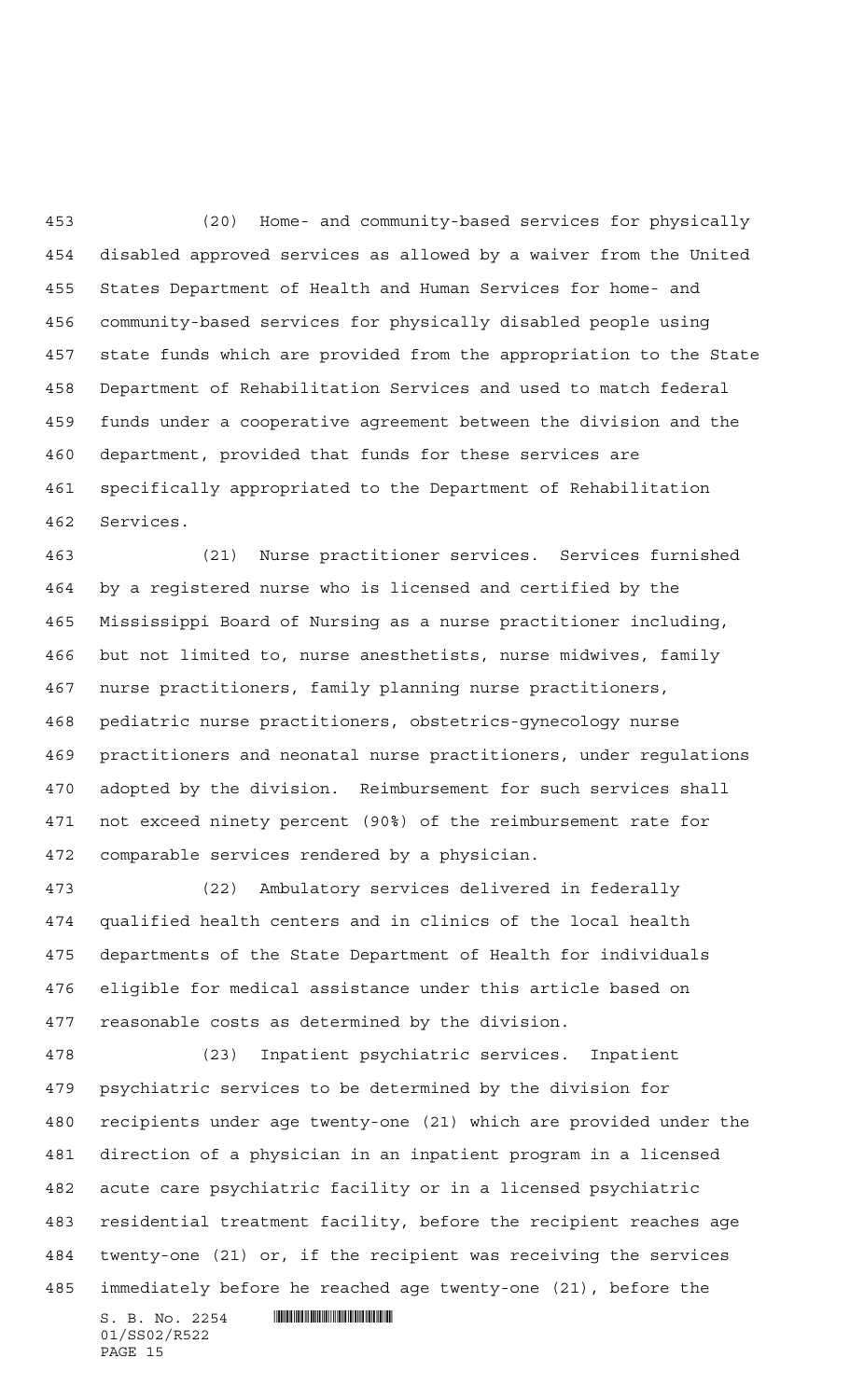earlier of the date he no longer requires the services or the date he reaches age twenty-two (22), as provided by federal regulations. Recipients shall be allowed forty-five (45) days per year of psychiatric services provided in acute care psychiatric facilities, and shall be allowed unlimited days of psychiatric services provided in licensed psychiatric residential treatment facilities. The division is authorized to limit allowable management fees and home office costs to either three percent (3%), five percent (5%) or seven percent (7%) of other allowable costs, including allowable therapy costs and property costs, based on the types of management services provided, as follows:

 A maximum of up to three percent (3%) shall be allowed where centralized managerial and administrative services are provided by the management company or home office.

 A maximum of up to five percent (5%) shall be allowed where centralized managerial and administrative services and limited professional and consultant services are provided.

 A maximum of up to seven percent (7%) shall be allowed where a full spectrum of centralized managerial services, administrative services, professional services and consultant services are provided.

 $S. B. No. 2254$  . Soc. 2254 (24) Managed care services in a program to be developed by the division by a public or private provider. If managed care services are provided by the division to Medicaid recipients, and those managed care services are operated, managed and controlled by and under the authority of the division, the division shall be responsible for educating the Medicaid recipients who are participants in the managed care program regarding the manner in which the participants should seek health care under the program. Notwithstanding any other provision in this article to the contrary, the division shall establish rates of reimbursement to providers rendering care and services authorized under this paragraph (24), and may revise such rates of reimbursement without

01/SS02/R522 PAGE 16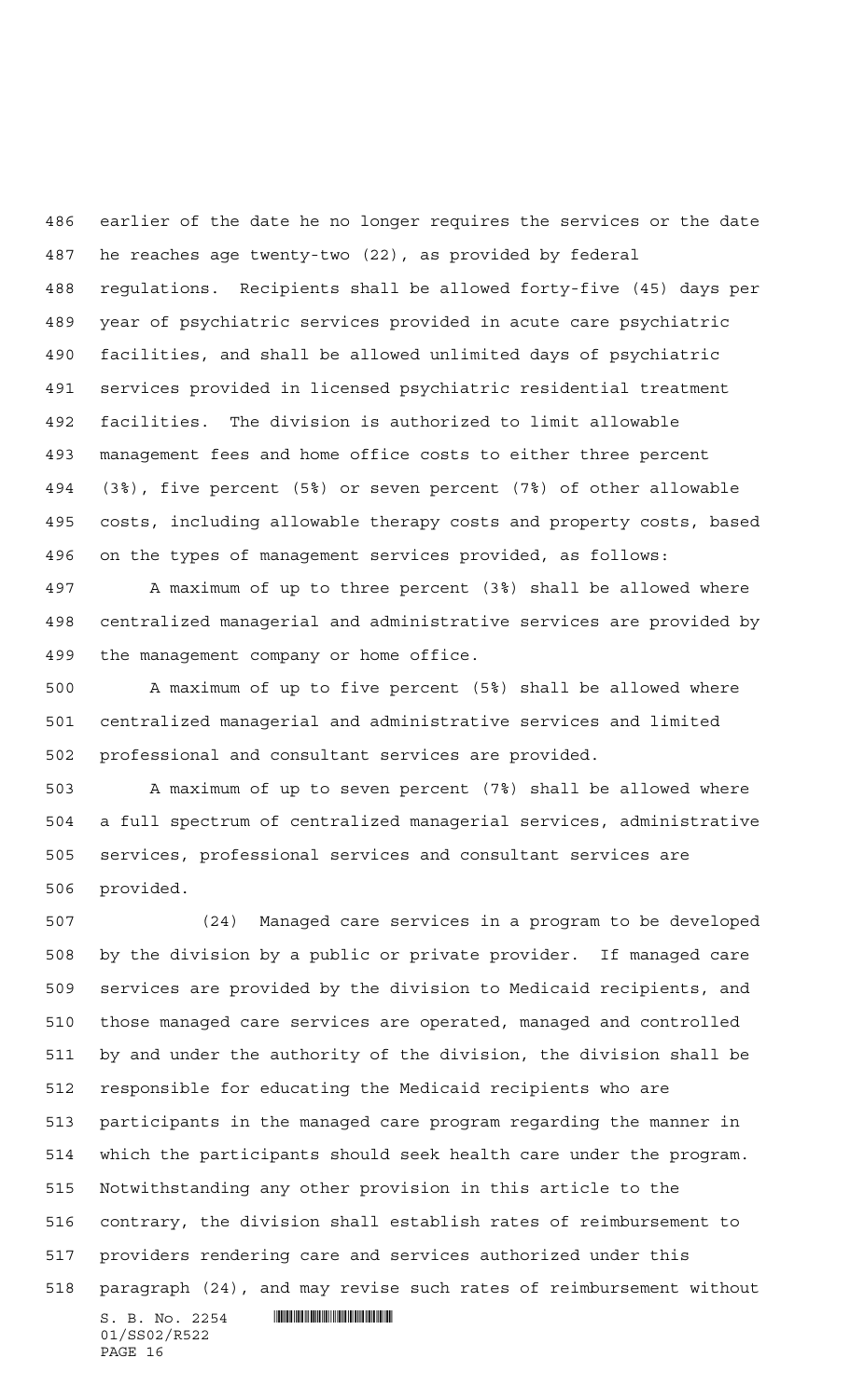amendment to this section by the Legislature for the purpose of achieving effective and accessible health services, and for responsible containment of costs.

(25) Birthing center services.

 (26) Hospice care. As used in this paragraph, the term "hospice care" means a coordinated program of active professional medical attention within the home and outpatient and inpatient care which treats the terminally ill patient and family as a unit, employing a medically directed interdisciplinary team. The program provides relief of severe pain or other physical symptoms and supportive care to meet the special needs arising out of physical, psychological, spiritual, social and economic stresses which are experienced during the final stages of illness and during dying and bereavement and meets the Medicare requirements for participation as a hospice as provided in federal regulations.

 (27) Group health plan premiums and cost sharing if it is cost effective as defined by the Secretary of Health and Human Services.

 (28) Other health insurance premiums which are cost effective as defined by the Secretary of Health and Human Services. Medicare eligible must have Medicare Part B before other insurance premiums can be paid.

 (29) The Division of Medicaid may apply for a waiver from the Department of Health and Human Services for home- and community-based services for developmentally disabled people using state funds which are provided from the appropriation to the State Department of Mental Health and used to match federal funds under a cooperative agreement between the division and the department, provided that funds for these services are specifically appropriated to the Department of Mental Health.

 (30) Pediatric skilled nursing services for eligible persons under twenty-one (21) years of age.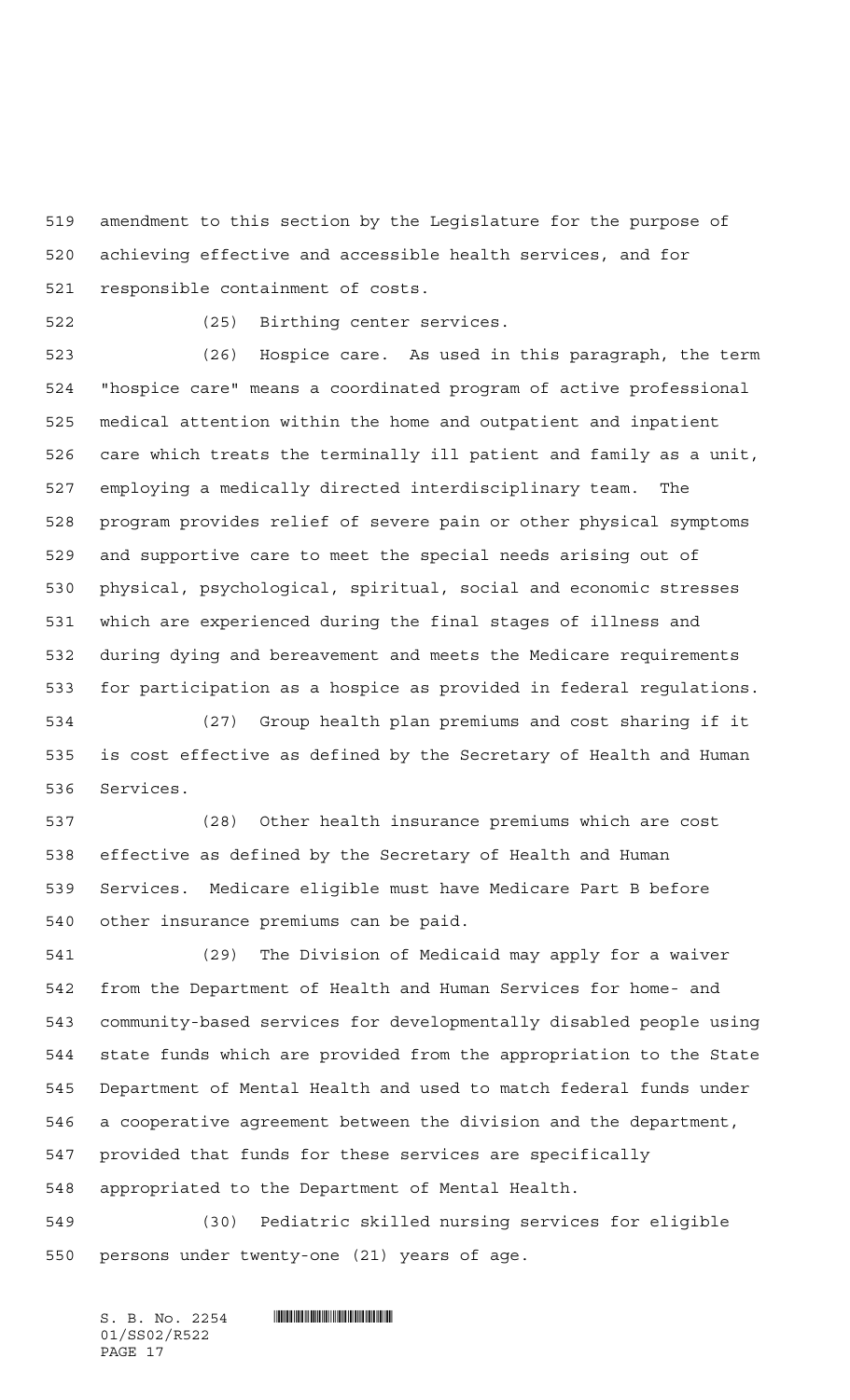(31) Targeted case management services for children with special needs, under waivers from the United States Department of Health and Human Services, using state funds that are provided from the appropriation to the Mississippi Department of Human Services and used to match federal funds under a cooperative agreement between the division and the department.

 (32) Care and services provided in Christian Science Sanatoria operated by or listed and certified by The First Church of Christ Scientist, Boston, Massachusetts, rendered in connection with treatment by prayer or spiritual means to the extent that such services are subject to reimbursement under Section 1903 of the Social Security Act.

(33) Podiatrist services.

 (34) The division shall make application to the United States Health Care Financing Administration for a waiver to develop a program of services to personal care and assisted living homes in Mississippi. This waiver shall be completed by December 1, 1999.

 (35) Services and activities authorized in Sections 43-27-101 and 43-27-103, using state funds that are provided from the appropriation to the State Department of Human Services and used to match federal funds under a cooperative agreement between the division and the department.

 (36) Nonemergency transportation services for Medicaid-eligible persons, to be provided by the Division of Medicaid. The division may contract with additional entities to administer nonemergency transportation services as it deems necessary. All providers shall have a valid driver's license, vehicle inspection sticker, valid vehicle license tags and a standard liability insurance policy covering the vehicle.

 (37) Targeted case management services for individuals with chronic diseases, with expanded eligibility to cover services to uninsured recipients, on a pilot program basis. This paragraph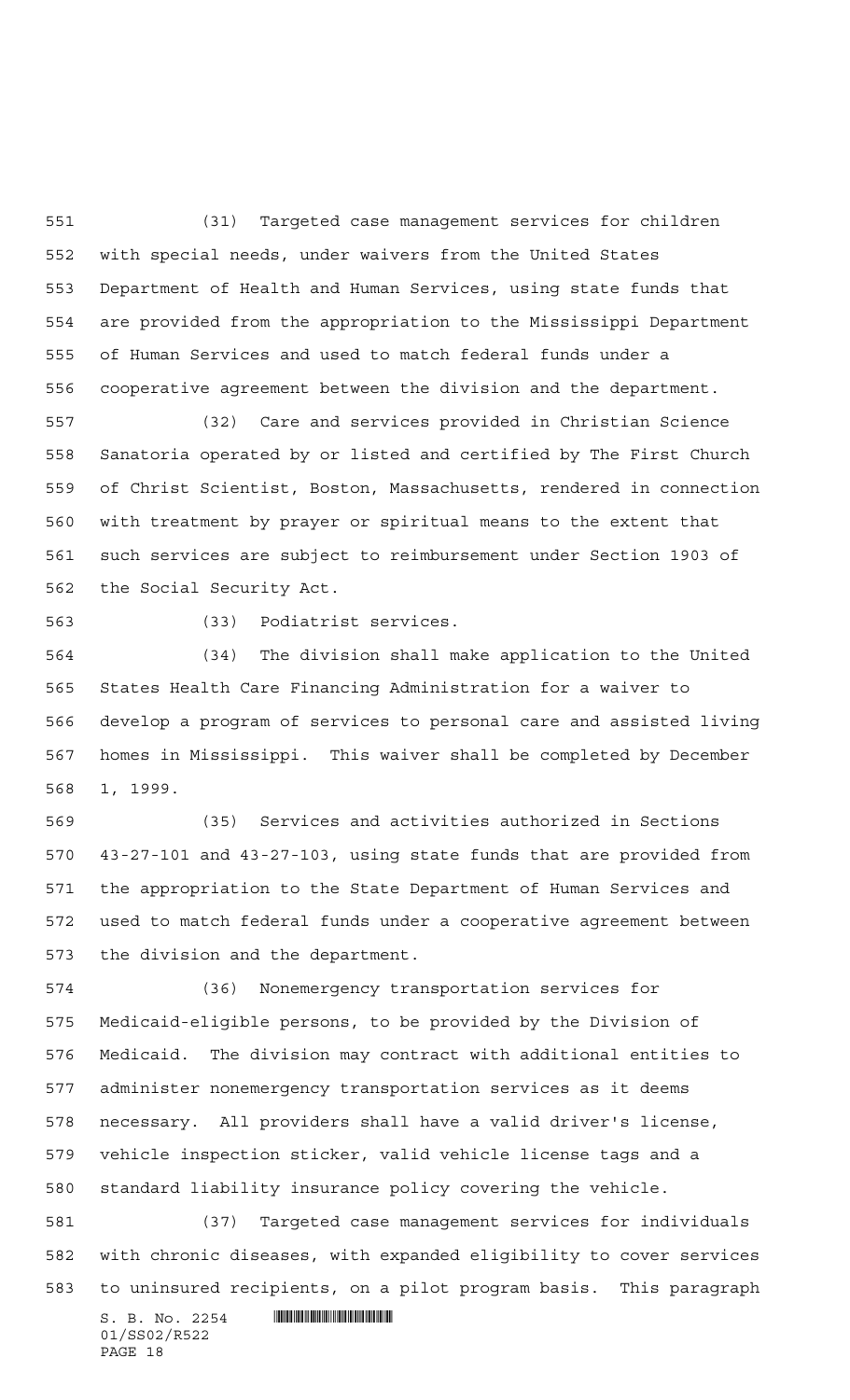(37) shall be contingent upon continued receipt of special funds from the Health Care Financing Authority and private foundations who have granted funds for planning these services. No funding for these services shall be provided from state general funds.

 (38) Chiropractic services: a chiropractor's manual manipulation of the spine to correct a subluxation, if x-ray demonstrates that a subluxation exists and if the subluxation has resulted in a neuromusculoskeletal condition for which manipulation is appropriate treatment. Reimbursement for chiropractic services shall not exceed Seven Hundred Dollars (\$700.00) per year per recipient.

 (39) Dually eligible Medicare/Medicaid beneficiaries. The division shall pay the Medicare deductible and ten percent (10%) coinsurance amounts for services available under Medicare for the duration and scope of services otherwise available under the Medicaid program.

 (40) The division shall prepare an application for a waiver to provide prescription drug benefits to as many Mississippians as permitted under Title XIX of the Social Security Act.

 (41) Services provided by the State Department of Rehabilitation Services for the care and rehabilitation of persons with spinal cord injuries or traumatic brain injuries, as allowed under waivers from the United States Department of Health and Human Services, using up to seventy-five percent (75%) of the funds that are appropriated to the Department of Rehabilitation Services from the Spinal Cord and Head Injury Trust Fund established under Section 37-33-261 and used to match federal funds under a cooperative agreement between the division and the department.

 (42) Notwithstanding any other provision in this article to the contrary, the division is hereby authorized to develop a population health management program for women and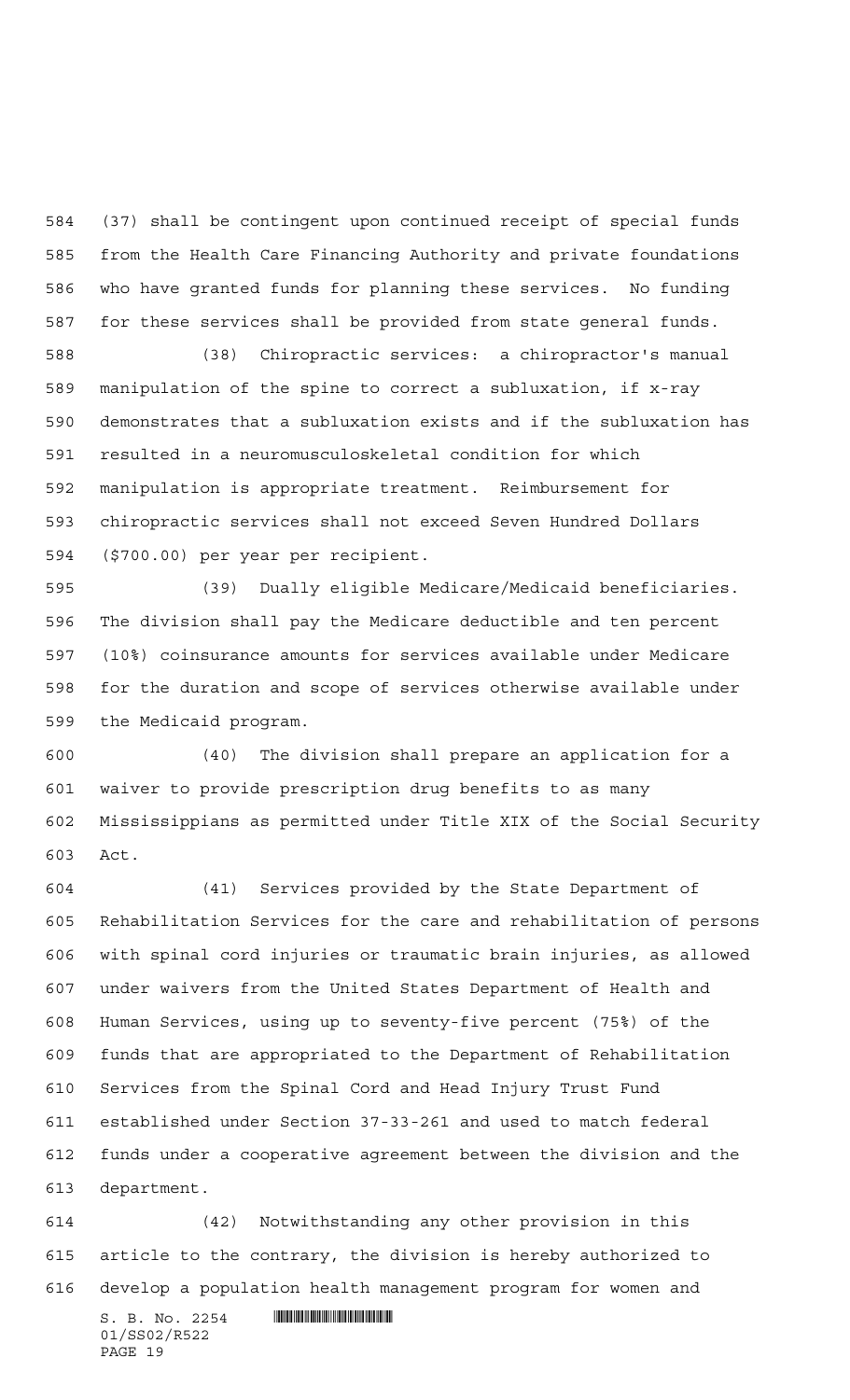children health services through the age of two (2). This program is primarily for obstetrical care associated with low birth weight and pre-term babies. In order to effect cost savings, the division may develop a revised payment methodology which may include at-risk capitated payments.

 (43) The division shall provide reimbursement, according to a payment schedule developed by the division, for smoking cessation medications for pregnant women during their pregnancy and other Medicaid-eligible women who are of child-bearing age.

 (44) Mental health counseling services provided by a duly licensed professional counselor (LPC).

 Notwithstanding any provision of this article, except as authorized in the following paragraph and in Section 43-13-139, neither (a) the limitations on quantity or frequency of use of or the fees or charges for any of the care or services available to recipients under this section, nor (b) the payments or rates of reimbursement to providers rendering care or services authorized under this section to recipients, may be increased, decreased or otherwise changed from the levels in effect on July 1, 1999, unless such is authorized by an amendment to this section by the Legislature. However, the restriction in this paragraph shall not prevent the division from changing the payments or rates of reimbursement to providers without an amendment to this section whenever such changes are required by federal law or regulation, or whenever such changes are necessary to correct administrative errors or omissions in calculating such payments or rates of reimbursement.

 Notwithstanding any provision of this article, no new groups or categories of recipients and new types of care and services may be added without enabling legislation from the Mississippi Legislature, except that the division may authorize such changes without enabling legislation when such addition of recipients or